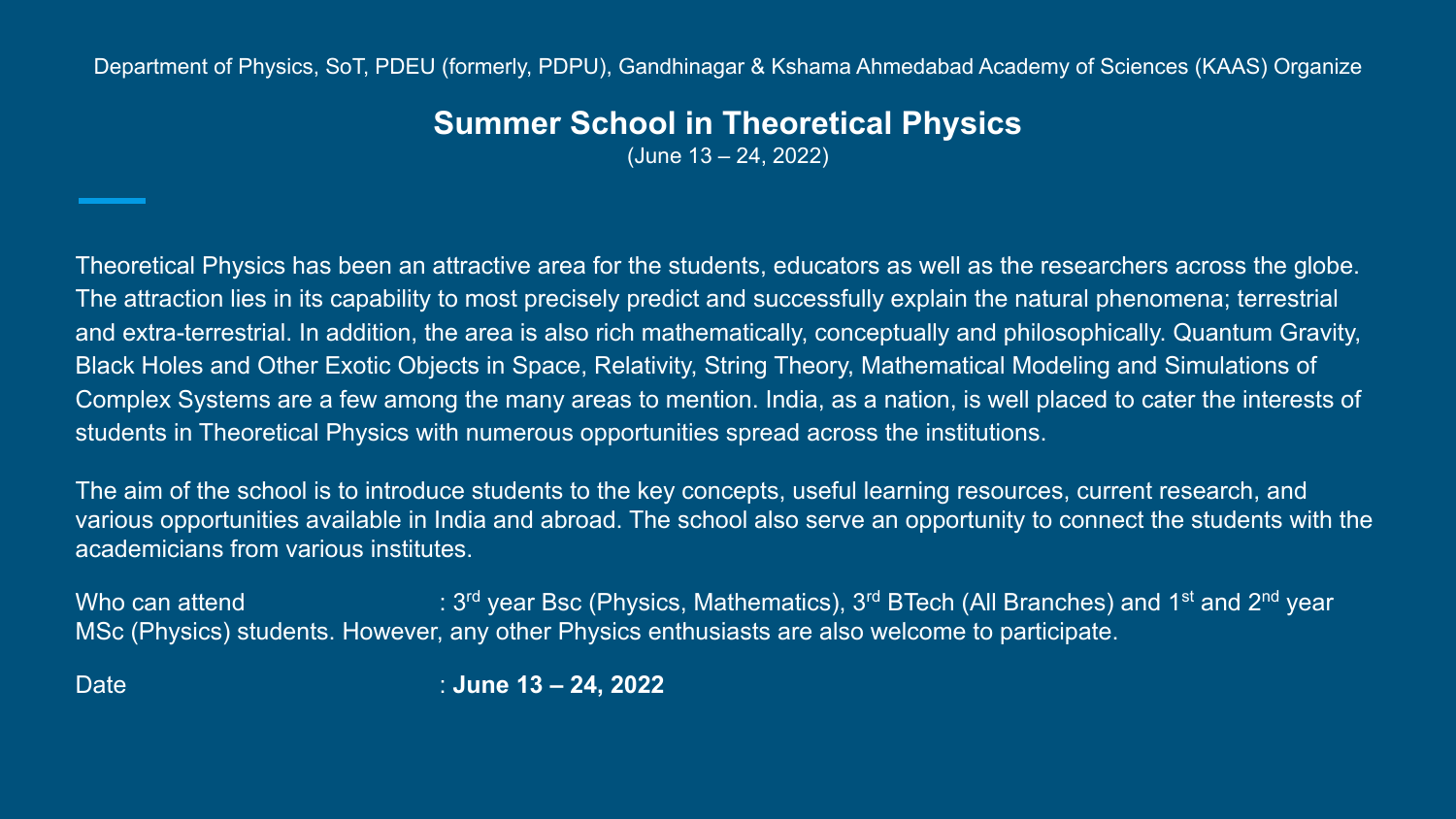| : Hybrid mode (Offline as well as Online)       |
|-------------------------------------------------|
| :40                                             |
| : April 16 – May 27, 2022                       |
| $:$ Rs 3000.00                                  |
| : Yes, to be given by PDEU                      |
| : Yes, but subject to the instructor's' consent |
| : https://forms.gle/JLyUxHGAwBoQq9D28           |
|                                                 |

Accommodation : Available to a limited number of participants on payments. Make a request at [gurudatt.gaur@kaas.co.in.](mailto:gurudatt.gaur@kaas.co.in) However, all the participants are strongly encouraged to their own arrangements for the accommodation.

Courses : Classical Physics; Quantum Physics; Mathematical and Statistical Methods with Python; Introduction to Astronomy and Astrophysics; Nonlinear Dynamics; Theoretical Condensed Matter Physics; Classical and Quantum Field Theory; Einstein's Relativity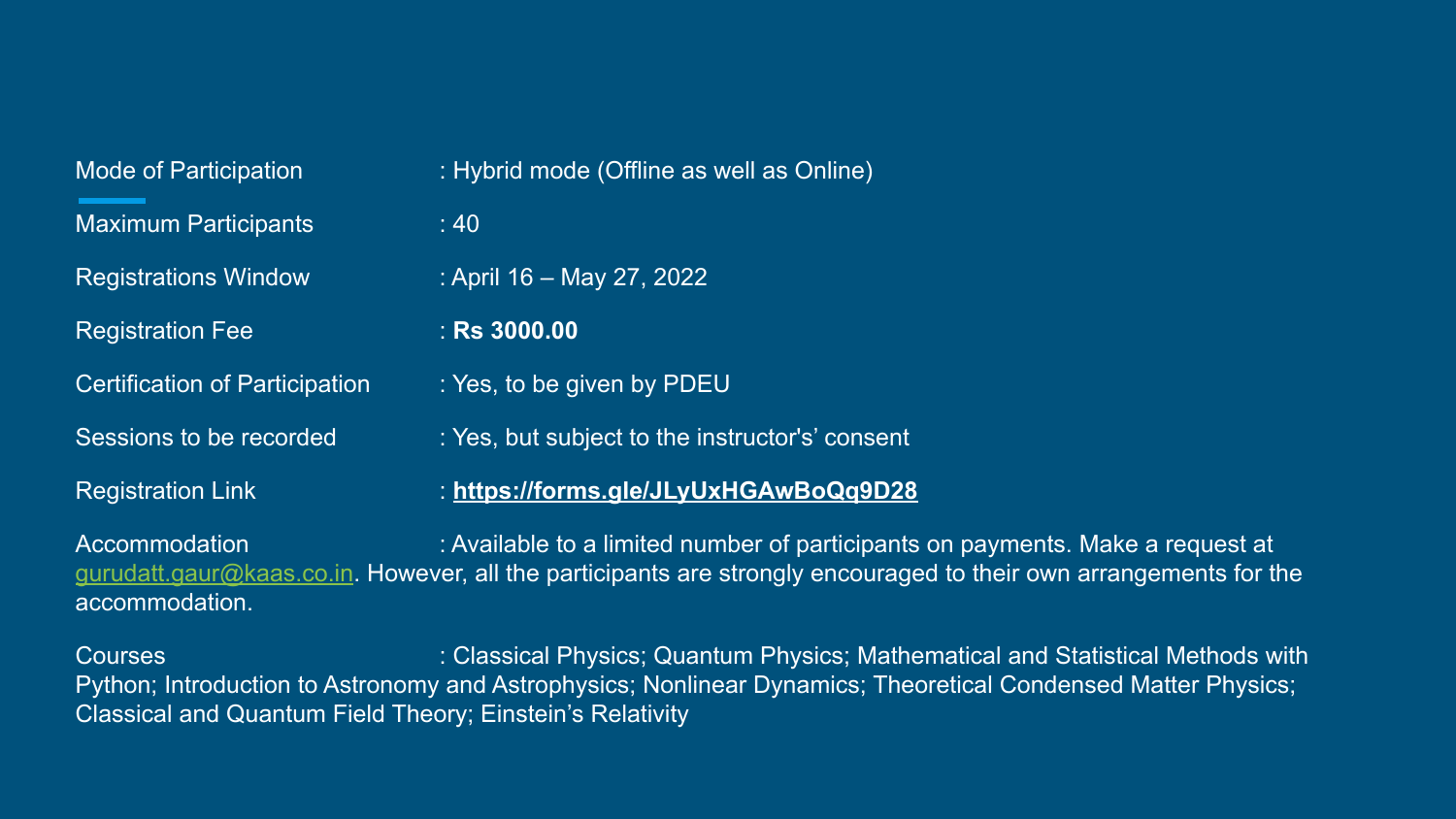# **Instructors**







## [Dr Jane Alam](https://pgweb.vecc.gov.in/activitycategories/peopledetails/16/1/)

Senior Professor & Head, Physics Group, VECC, Kolkata

### [Dr Vikrant Saxena](https://sites.google.com/site/aboutvikrant/home)

Assistant Professor, Department of Physics, IIT Delhi

[Dr Jaita Banerjee](https://kaas.co.in/faculty-members)

Physics Head, KAAS, Ahmedabad

### [Dr Amit Reza](https://www.linkedin.com/in/amit-reza-a8983064/?originalSubdomain=nl)

Post Doctoral Fellow, Nikhef, **Netherlands** 



#### [Dr Sachin Pandey](https://iar.ac.in/blog/faculties/sachinpandey/)

Assistant Professor, IAR, **Gandhinagar** 

#### [Dr Gurudatt Gaur](https://sites.google.com/view/gurudattgaur/)

Founder, KAAS, Ahmedabad



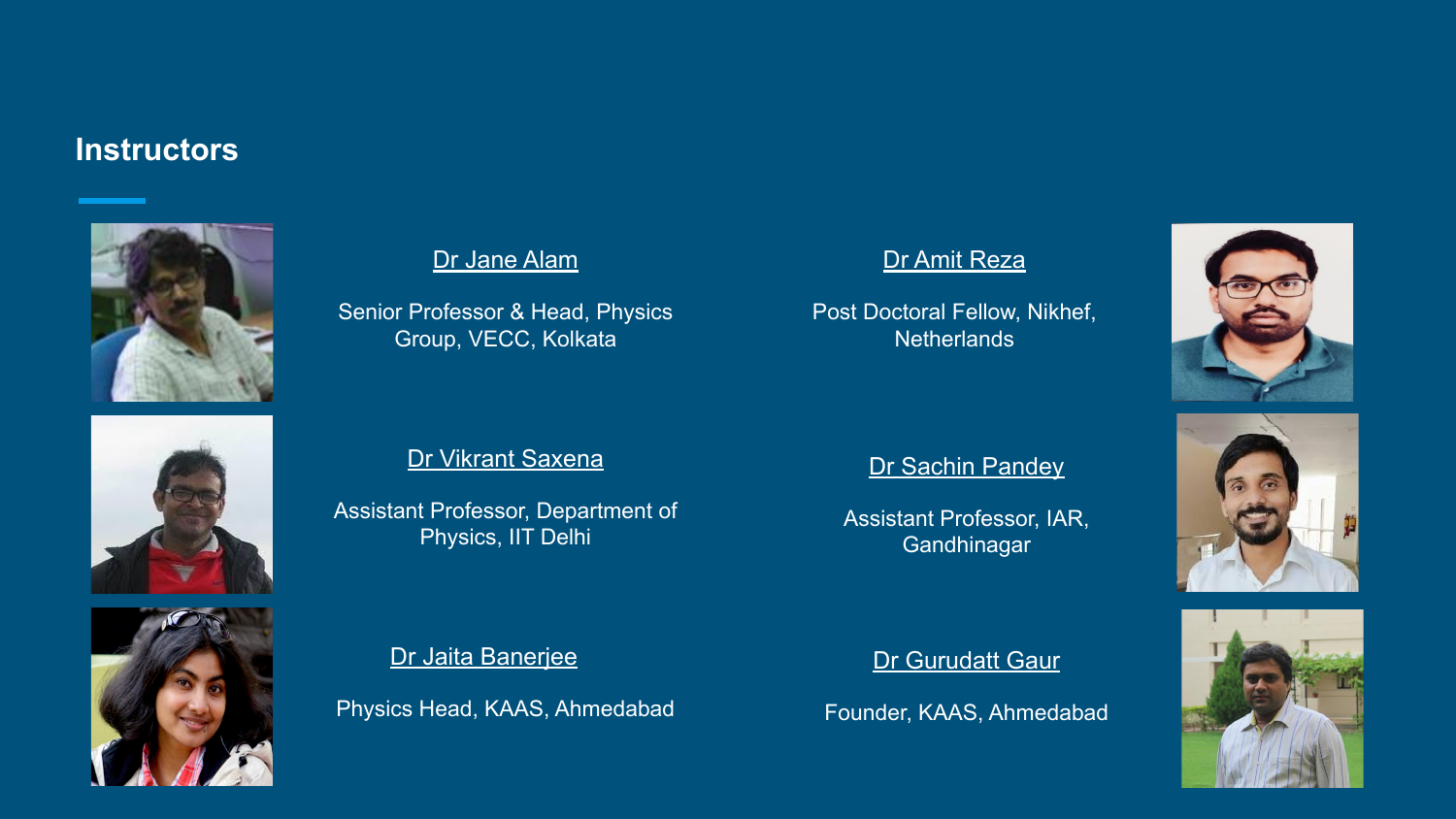| <b>Schedule</b>             | <b>Session</b>           | <b>Date</b>   |                                                | <b>Time</b>           |
|-----------------------------|--------------------------|---------------|------------------------------------------------|-----------------------|
|                             | <b>Inaugural Session</b> | June 13, 2022 |                                                | 10:00 am $-$ 10:30 am |
| Week - I<br>(June 13 - 17)  | Time (Monday - Friday)   |               | Subject                                        |                       |
|                             | 10:30 am - 11:30 am      |               | <b>Classical Physics</b>                       |                       |
|                             | 12:00 noon - 01:00 am    |               | <b>Quantum Physics</b>                         |                       |
|                             | 02:00 noon - 03:00 pm    |               | Mathematical & Statistical Methods with Python |                       |
| Week - II<br>(June 20 - 24) | 03:30 pm - 04:30 pm      |               | Introduction to Astronomy & Astrophysics       |                       |
|                             | 10:30 am - 11:30 am      |               | <b>Nonlinear Dynamics</b>                      |                       |
|                             | 10:30 am - 11:30 am      |               | <b>Theoretical Condensed Matter Physics</b>    |                       |
|                             | 12:00 noon - 01:00 pm    |               | <b>Classical &amp; Quantum Field Theory</b>    |                       |
|                             | 02:00 pm - 03:00 pm      |               | <b>Einstein's Relativity</b>                   |                       |